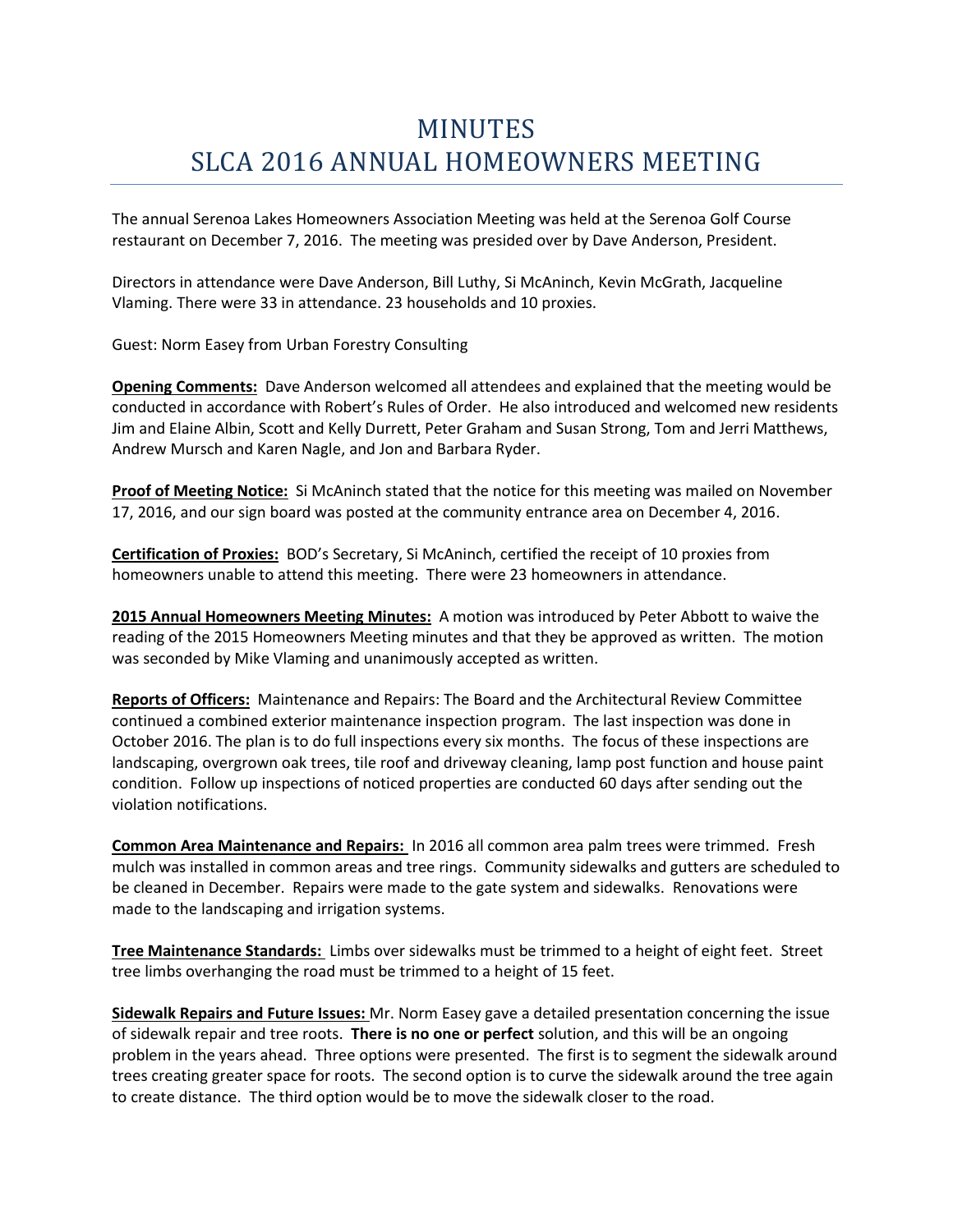**Future Landscape Projects:** Goal over the next two plus years is to improve the WOW factor of the main entrance. There is a planned three phase upgrade. The Areca/Paurotis four corners common area in 2016, the main center island at entrance and inside the gates in 2017.

**Presentation of 2017 Budget Proposal:** Budget for 2017 is \$118,421.00 or \$1,287.19 per lot. This is a decrease of \$11.45 from last year's budget. There will be a new line item in the budget, Sidewalk Repair and Maintenance, as this was removed from the Paving reserve. Budget philosophy is to provide adequate funds to cover known and probable expenses, and avoid the need for special assessments. Tony Dicerbo made a motion to accept the budget as proposed. Mike Vlaming seconded the motion, and it passed unanimously.

**Community Related Matters:** The Bispham Family is continuing its plan to develop 517 acres south of our community in the area known as the sod farm. The 2050 South Village, east of us off Clark Road, continues to be of interest for Serenoa Lakes. There was approval for the Ibis Street Conservation Subdivision to build a high density subdivision on the east side of Ibis Street, just north of the Serenoa Community entrance area.

**Thanks to Our Volunteers:** Dave Anderson expressed his thanks to the many volunteers in our community that helps make Serenoa Lakes such a wonderful place to live. They give selflessly of their time and talent, and have saved us a considerable sum of money. He mentioned all the hard work undertaken by the Architectural Review Committee (ARC). Members include Marjorie Anderson, Chair, Mike Connor, Nanette Goldberg, Larry O'Toole and Nancy Simpson. Social Committee members, Marcy Abbott, Linda Garvin, Patti Murgolo, Therese Swiatkowski, Karie Backman, Carolyn Mack (incoming member) and Mia Zittel (incoming member). Landscape Committee members, Eileen McGrath, Chair, Nancy Hayes Cooper, Michelle Dicerbo and Patty Murgolo. Mike Backman provided general maintenance support for the gates, lights and fountains. Paul Orth did the maintenance on the air conditioning unit in our guardhouse. Donald McEvoy handled our entrance area flags. Del Mack helped with the irrigation system. Jeanette Nolan secured Serenoa GC for this meeting and other community events. Si and Shannon McAninch, Patty Murgolo, Jack, Shawn and Therese Swiatkowski, Bill and Trevor Luthy, Marcy and Pete Abbott, Ed Gil, Elaine Leech, Del and Carolyn Mack, Joe McCarthy and Eileen McGrath were kind enough to help get the Holiday decorations up in our entrance area. I'd like to give a special thanks to all the members, past and present, for their long and faithful service. We will continue to use community volunteers to occasionally plant flowers in the entrance area. Special thanks to Patty Murgolo, Therese Swiatkowski, Trevor Luthy, Marcy Abbott, Mike Backman and Shannon McAninch for their help with the Community Food Drive. Several people spoke and/or obtained signatures for the Board of County Commissioners' Meeting on October 26, 2016. They were Pete Abbott, Marjorie Anderson, Karie Backman, Mitch Goldberg, Del Mack, Kevin McGrath, Doug Watts, Bert Greene, Joe McCarthy, Jim Weisenborne, John Fischer, Tony Dicerbo, and Si and Shannon McAninch. Finally, the Board of Directors, Bill Luthy, Si McAninch, Kevin McGrath and Jacqueline Vlaming provided outstanding support throughout the year.

**Election of Board Members for a two-year term:** Three Board members' two year terms expire at this meeting, and the following names were submitted for nomination:

Michelle Carpenter Mike Lavezzorio Kevin McGrath